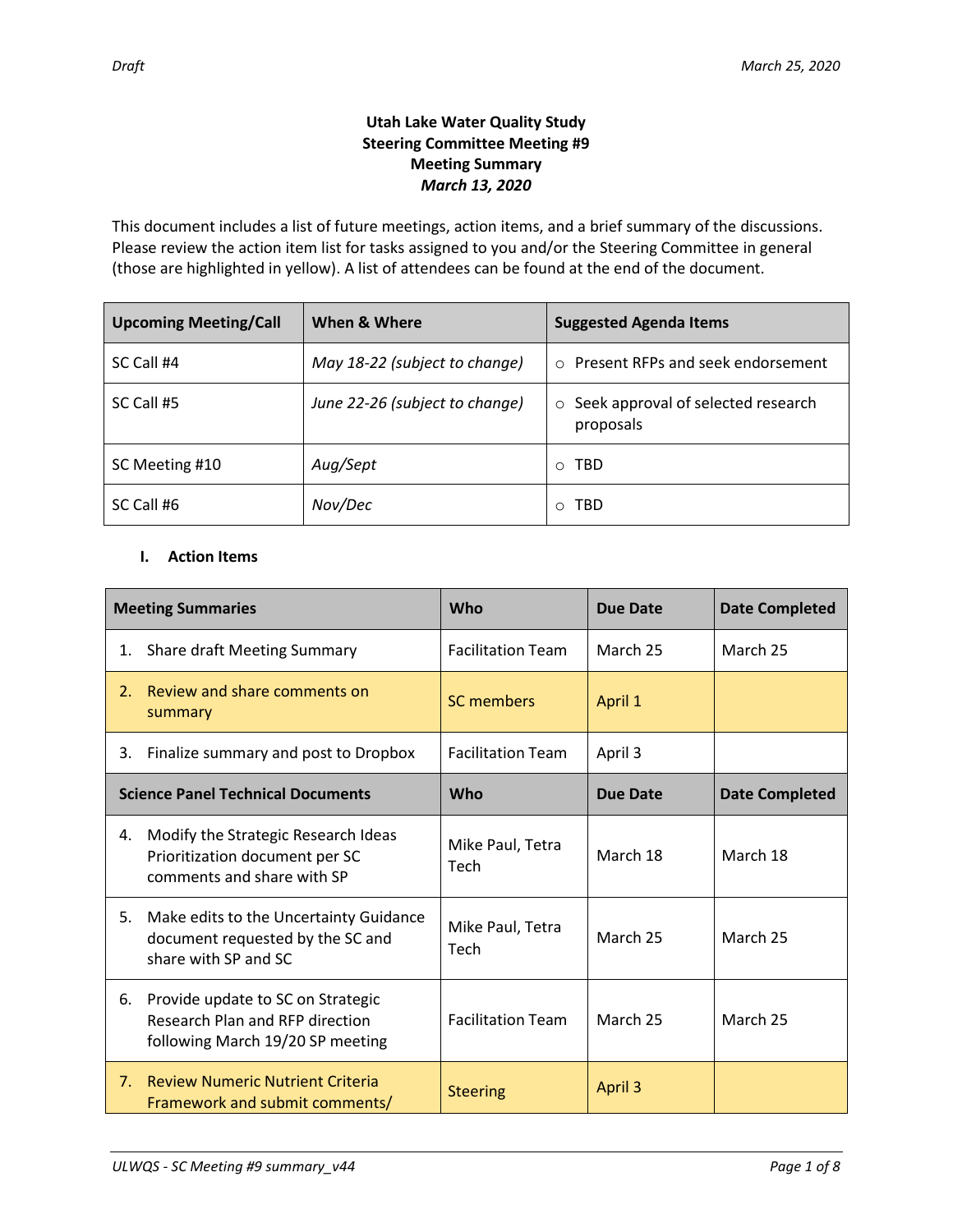|                             | suggested edits to the Facilitation Team<br>(and copy the SC)                                                           | Committee                         |                 |                       |
|-----------------------------|-------------------------------------------------------------------------------------------------------------------------|-----------------------------------|-----------------|-----------------------|
| 8.                          | Develop updated version (and/or list of<br>key issues) of the NNC Framework based<br>on SC comments                     | Mike Paul, Tetra<br>Tech          | <b>TBD</b>      |                       |
| 9.                          | Share revised NNC Framework<br>document (and/or list of key issues) with<br>the SP for their review and response        | <b>Facilitation Team</b>          | <b>TBD</b>      |                       |
|                             | 10. Share materials regarding cyanobacteria<br>cell counts as a potential numeric<br>nutrient criteria endpoint with SC | <b>Rich Mickelson</b><br>and UDWQ | April 3         |                       |
|                             | 11. Set up a conversation/discussion on key<br>topics (e.g., cyanobacteria cell counts) at<br>a future SC meeting       | <b>Facilitation Team</b>          | <b>TBD</b>      |                       |
| <b>Operating Principles</b> |                                                                                                                         | Who                               | <b>Due Date</b> | <b>Date Completed</b> |
|                             |                                                                                                                         |                                   |                 |                       |
|                             | 12. Incorporate edits and share updated<br>approved SP Operating Principles                                             | <b>Facilitation Team</b>          | March 18        | March 18              |
|                             | 13. Incorporate edits and share updated<br>approved SC Operating Principles                                             | <b>Facilitation Team</b>          | March 18        | March 18              |
|                             | <b>Miscellaneous</b>                                                                                                    | Who                               | <b>Due Date</b> | <b>Date Completed</b> |
|                             | 14. Share the TSSD study plan document<br>with the SC                                                                   | <b>Facilitation Team</b>          | March 18        | March 18              |

## **II. Meeting Recording**

A recording of the call (also available on the DWQ website in the near future) can be found at the following link:

# **[http://resolv.adobeconnect.com/prrvn5hvi1z5/](http://resolv.adobeconnect.com/prrvn5hvi1z5/?OWASP_CSRFTOKEN=1601372c15b6d3c1edcd4573c560f453eab8ba44c01dd4e1eb7534c03a5010fd)**

. Please note that unfortunately only a portion of the call was successfully recorded due to technical errors. Please use the video scroll bar along the bottom of the recording window to find the appropriate time in the webinar recording for the session you would like to watch. There are bookmarks in the 'Events Index' on the left side of the screen identifying each session.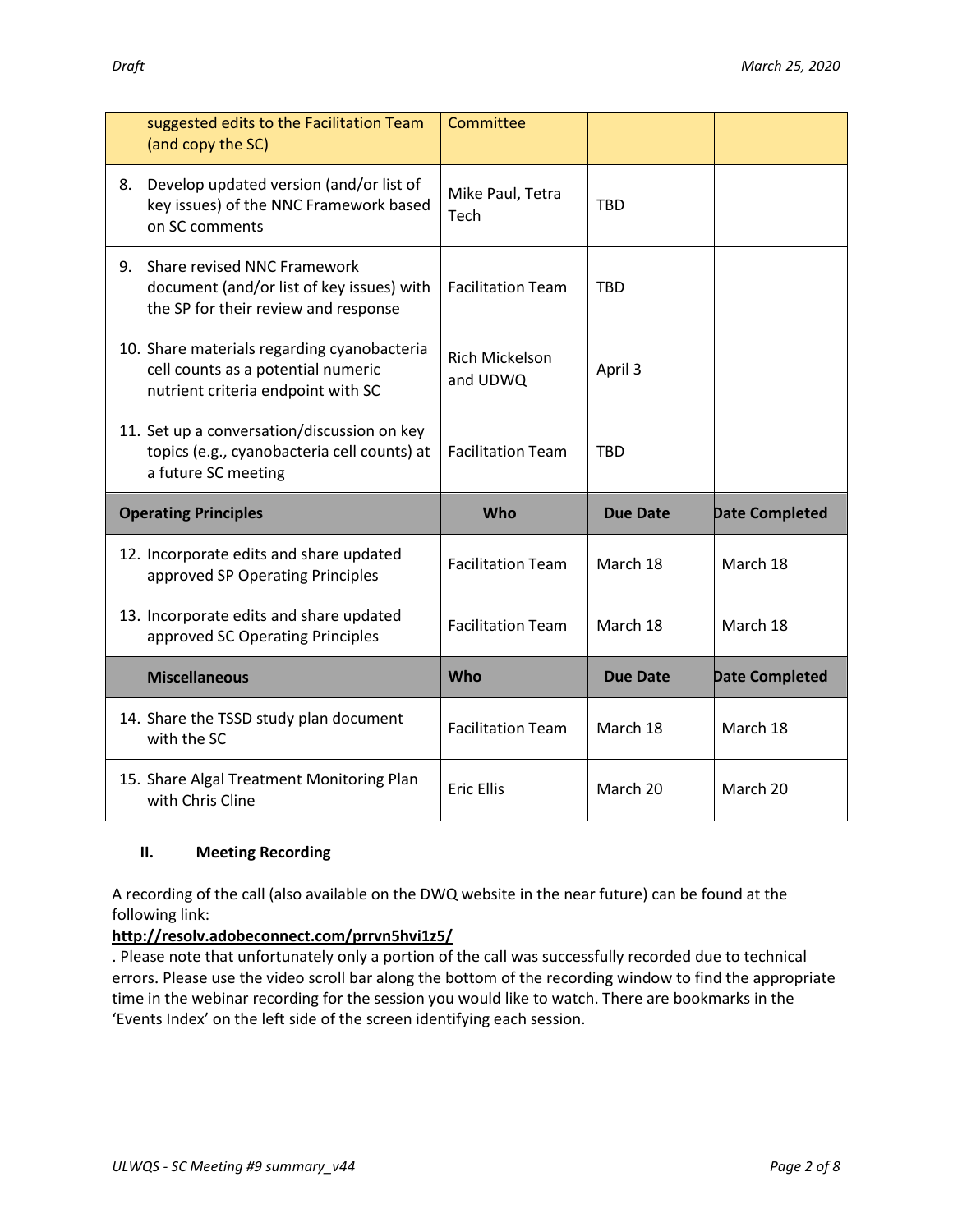## **III. Key Points of Discussion**

### Welcome and Agenda Review

Meeting facilitator Paul De Morgan, RESOLVE, welcomed everyone to the call, provided an overview of the agenda, and confirmed the call participants. He then invited the Steering Committee co-chairs to make opening comments. Erica Gaddis, Utah Division of Water Quality, explained how the situation related to Covid-19 in Utah is unfolding and the unfortunate need to move the meeting to a webmeeting. She explained that in an effort to reduce the potential spread of the Coronavirus, the Department of Environmental Quality has prohibited their divisions from hosting meetings. Given the work the Science Panel is currently engaged in and the importance of implementing field studies related to the ULWQS in the upcoming field season, Dr. Gaddis stressed the importance of prioritizing the meeting today to keep the Steering Committee up to speed and get their input to keep the study moving. Dr. Gaddis summarized some concerns that were raised by members of the Steering Committee that they preferred to postpone and reschedule the meeting so it could be held in-person and she acknowledged that a web-meeting is not ideal. However, she suggested the Steering Committee take advantage of the opportunity to meet today and to attempt to avoid distractions and focus on the presentations and discussions.

A Steering Committee member asked whether specific components of the agenda were of higher importance and could be prioritized to shorten the web-meeting. A short discussion ensued and the items related to updates on the Science Panel technical documents to set the stage for new research projects this upcoming summer and the proposed Operating Principles' modifications were prioritized.

Mr. De Morgan then asked the members of the Steering Committee whether they had any objections to moving forward with those priorities and then checking in when those were completed. There were no objections to moving forward.

## Science Panel Approved Materials: Overview and SC Approval

Dr. Mike Paul, Tetra Tech, presented an overview of the technical work products he and his team have been working on to support to the efforts of the Science Panel to work towards developing numeric nutrient criteria for Utah Lake. Dr. Paul gave an overview of the Uncertainty Guidance document, which provides guidance for quantifying and describing the uncertainty that will be associated with any of the findings of the ULWQS. A Steering Committee member asked a couple of questions related to some of the specific content in the document and requested that two edits be made to the document. Dr. Paul acknowledged the need for the edits and committed to addressing them in the document.

Mr. De Morgan asked the Steering Committee if they approved finalizing the Uncertainty Guidance document with the proposed edits, and all 15 present Steering Committee seats (either primary or alternate member) indicated their approval of the document.

Dr. Paul then gave an overview of the Numeric Nutrient Criteria Technical Framework document which provides the framework for combining lines of evidence to identify specific endpoints that support numeric nutrient criteria for Utah Lake. A couple of Steering Committee members shared comments and recommended edits to the document. Mr. De Morgan asked whether more time is needed to review the document so that all necessary edits can be identified before the Steering Committee can potentially approve it. An action item was developed for the Steering Committee to provide any additional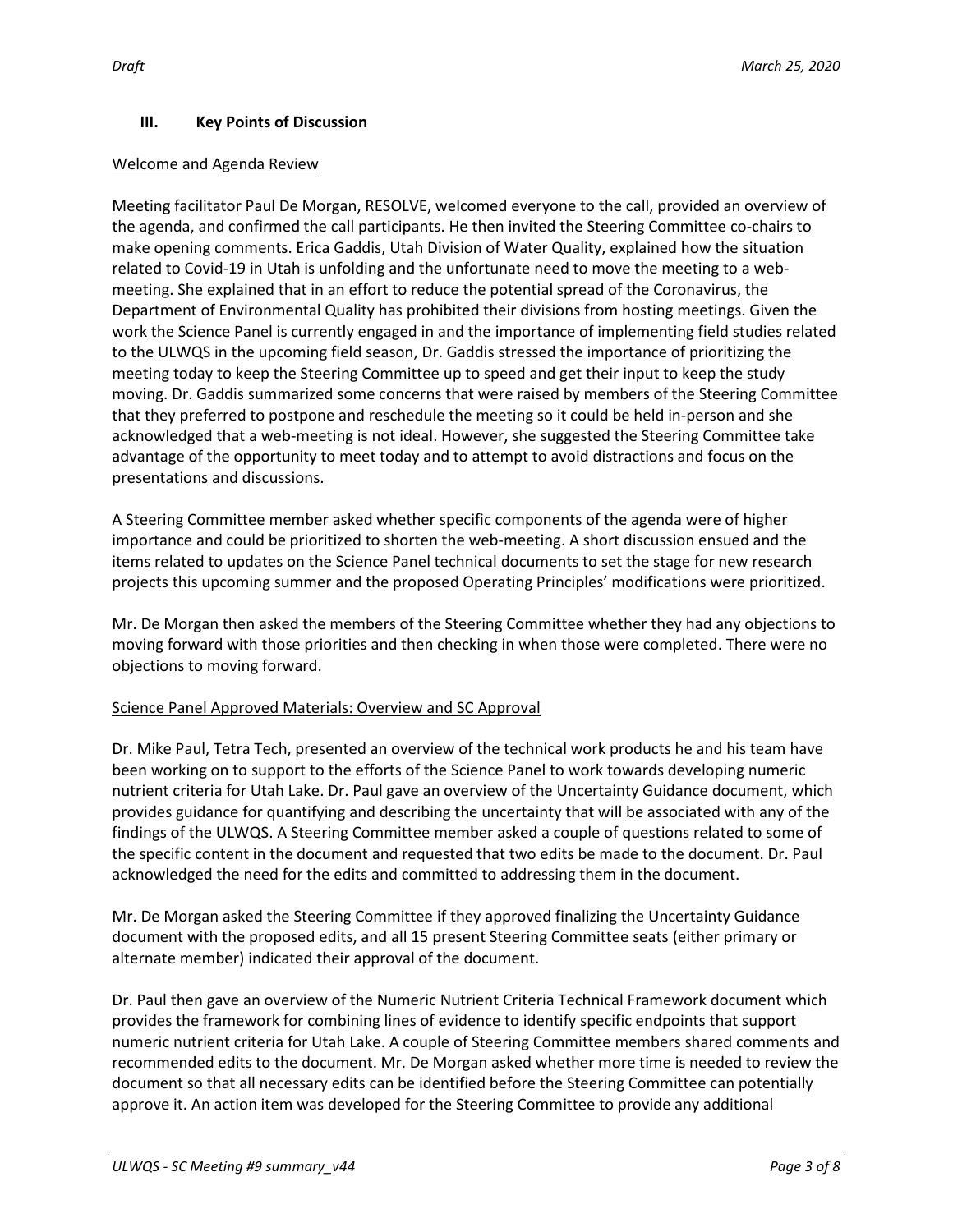comments or suggested edits in the next three weeks. The group agreed that after sharing the comments, the Science Panel should review a revised version of the Framework and share an updated version and/or comments with the Steering Committee.

A member of the Steering Committee expressed their objection to using cyanobacteria cell counts as metric for numeric nutrient criteria endpoints. Dr. Paul responded that cell counts had only been included in the Framework document as a generic example but stated that the document could be modified if requested by the Steering Committee. A Steering Committee member suggested the Science Panel provide a list of the potential endpoints associated with numeric nutrient criteria to the Steering Committee for discussion. The group requested that the Framework be reworked to address the concerns and to engage the Science Panel in a discussion about the comments before bringing something back to the Steering Committee.

Dr. Paul described the ongoing efforts to develop a strategic research plan and presented the Science Panel ranking of strategic research ideas developed over the past few months. He explained that the top four, or so, research ideas will likely guide the development of research studies to be implemented in the upcoming field season. A couple of questions and comments were made by Steering Committee members that led to a suggested edit to the prioritization ranking document (i.e., including atmospheric deposition explicitly as a component of the top-ranked research idea to quantify internal vs. external loading to Utah Lake). Mr. De Morgan asked whether the Steering Committee could support approving the finalization of the document with the suggested edit. Thirteen of the 14 Steering Committee seats present voted to finalize the document (with the edit), one of the participants chose to abstain from the vote (one seat was not on the call during this discussion). At the end of the session the Steering Committee requested that the Science Panel (looking to Dr. Paul and the Facilitation Team to convey the request) provide an update on the efforts to develop RFPs after the upcoming Science Panel meeting.

## Proposed Changes to the Utah Lake Water Quality Study Process

*Science Panel Operating Principles:* Eric Ellis, Utah Lake Commission, explained that the co-chairs received input from legislators and interest groups regarding the need to ensure local science panelists' opinions are heard in Science Panel discussions and decision-making. He explained that the co-chairs are suggesting some minor edits to the Science Panel Operating Principles to clarify that all members of the Science Panel should participate in voting for all Science Panel decisions except for those related to contracting (and in those instances when a panelist may need to recuse themselves due to content of the decision). After a Steering Committee member requested more background information on why this edit was being proposed, Mr. Ellis explained that during a Utah Lake Commission meeting the concern was raised that Science Panel decisions were being weighted more heavily with out of state, independent members of the Science Panel. He continued to explain that there is a desire to harness the local expertise in the Science Panel. It was noted that in practice thus far the Science Panel discussions and decisions, for the most part, had been structured this way already though not formally.

Mr. De Morgan asked the Steering Committee whether they approve of the edits to the Operating Principles, and unanimous support was expressed by 13 Steering Committee seats (two seats were not on the call during this discussion).

*Steering Committee Operating Principles:* Dr. Gaddis explained that the co-chairs are suggesting a single edit to the Steering Committee Operating Principles to address a concern that came out of conversations with Utah County legislators over the past few months. She indicated one state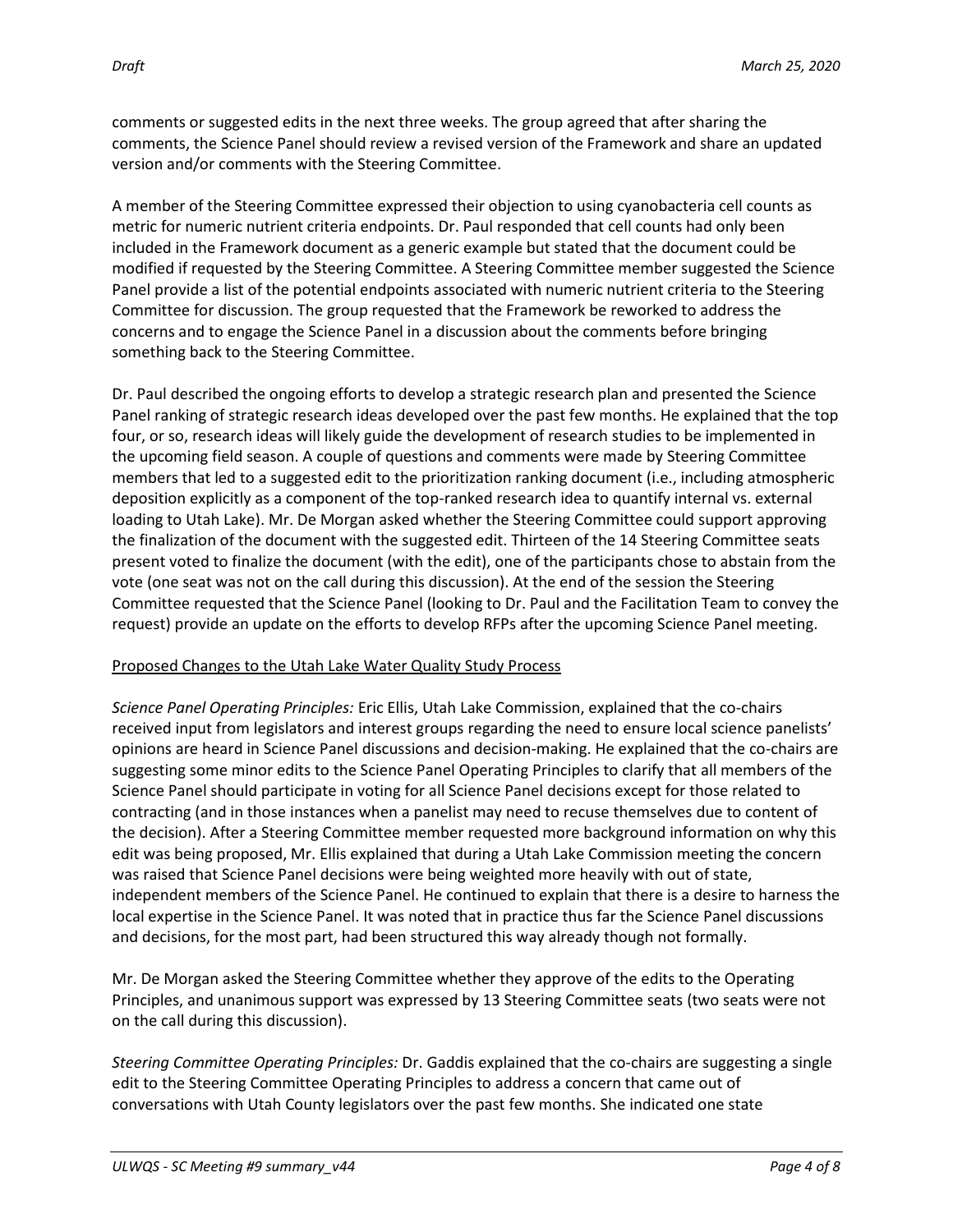representative expressed concern that the ULWQS process does not provide for independent review of the Science Panel's work. While the Science Panel was convened in a way that involves objective scientists without a vested interest in the outcome of the ULWQS, the co-chairs indicated it would be best to make this edit to address the legislator's concern and a relatively simple fix is already available. Dr. Gaddis explained that under the updated Operating Principles, if an interested party felt there was a need for an independent review of a specific work product of the Science Panel, the process outlined in 19-5-105.3 and implementing rules R317-1-10 could be utilized. In short, the process and rules would allow for three independent reviewers; one to be chosen by the challenging party, one to be chosen by DWQ, and a third to be mutually agreed upon by the challenging party and DWQ. Dr. Gaddis explained that in most cases the challenging party would be responsible for paying for the review process and if there were agreement between two of the three reviewers, the findings would be included in the administrative record of the study.

Mr. De Morgan asked the Steering Committee to vote on whether to approve the revision to the Operating Principles and 14 of the 15 seats voted to approve and one member abstained.

## Report on Budget Related Activities

Dr. Gaddis provided an update on the ULWQS budget and funding opportunities, following up on the conversation initiated at the last Steering Committee meeting in December. She explained that coming out of the meeting DWQ has been consulting with the EPA and discussing several potential options for funding. Dr. Gaddis described one specific funding opportunity that could potentially be a good fit for smaller project funding needs that are granted under a competitive process nationally. She explained that the EPA would have control of managing the project and contractor.

With regards to the overall project budget and potential short-term funding needs, Dr. Gaddis stated that DWQ will have a better sense once the next round of research studies has been identified with projected costs.

Dr. Gaddis explained that the legislature re-appropriated funding that had been allocated for HABs monitoring by DWQ to support ecosystems projects on Utah Lake. This funding (\$200,000) is to be provided annually and will be routed through and managed by the Utah Division of Forestry, Fire, and State Lands. This year's funding has been allocated to support the study that the Timpanogos Special Service District (TSSD) is working on to utilize limnocorrals to explore research questions in Utah Lake. Rich Mickelson, TSSD, provided some more detail and background on the study they are pursing. Mr. De Morgan went over the history of interactions between TSSD and the Science Panel in discussing the potential study and the involvement of the Science Panel. He explained that the present plan is for TSSD to be in the lead on the project but for the Science Panel to collaborate (similar to the collaboration with the Wasatch Front Water Quality Council (WFWQC) on atmospheric deposition work which is described below) by reviewing and providing input on the study plan, RFQs, potential researchers, and the final study design, as well as through updates and discussions as the study is implemented.

Members of the Steering Committee expressed some concern that the Steering Committee has not been kept informed of these study plans and the involvement of the Science Panel. Mr. De Morgan explained that this meeting was the first opportunity to present an update to the Steering Committee. At the conclusion of the discussion, it was determined that, when the RFPs (to be developed by the Science Panel) are presented to the Steering Committee (likely in April), updates on the TSSD study as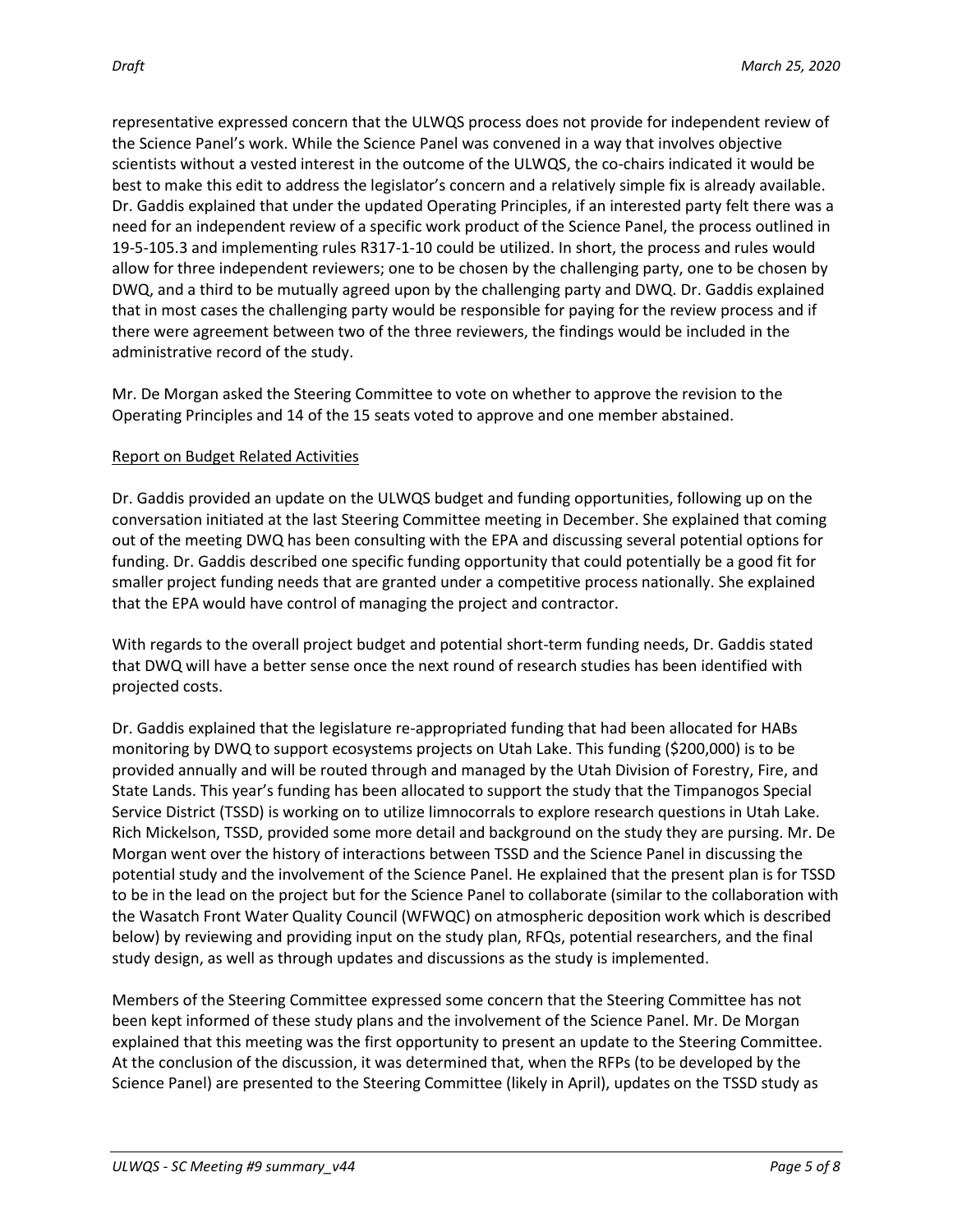well as the atmospheric deposition study should be provided along with context for how they will assist with addressing the Initial Charge questions.

## Update on Utah Lake Algal Treatment RFPs

Eric Ellis explained that they are moving ahead with two experimental algal treatments this summer, in Lincoln and Lindon Marinas. He explained the treatments involve application of solutions containing copper. Some questions were raised related to monitoring of the potential effects of the treatments on the biology of the lake beyond harmful algal species. Dr. Gaddis suggested that they would appreciate input from other agency personnel in reviewing and further developing the monitoring plan. She also explained that these are pilot studies and if any of the treatments were to be implemented on a larger scale in the lake that they would have to apply for a pesticide discharge permit from DWQ. Chris Kline, USFWS agreed to review and Mr. Ellis agreed to share the monitoring plan with USFWS.

## Update on Other Science Panel-Related Activities

Dr. Mitch Hogsett provided updates on the three near-term research projects prioritized by the Science Panel, and approved by the Steering Committee, in spring 2019. He explained that the sedimentnutrients study has been completed and that the Science Panel recently received a draft version of the final report for their review. Dr. Hogsett went over the methodology of the sediments study and explained the types of nutrient flux estimates the report provides.

Dr. Hogsett indicated the bioassay study is moving along and that the team still has two more sampling events before the study is to be completed by the end of 2020. He explained that some of the data generated by the study may compliment the data provided by the sediments study. He also mentioned that the bioassay study team recently provided an interim report for Science Panel review.

Dr. Hogsett briefly mentioned that the paleolimnology study continues to move along and that the final report is expected in early 2021. He explained that many of the analyses associated with the sediment cores that were collected for the study are currently being completed by analytical laboratories.

Dr. Hogsett also provided an update on the efforts to estimate atmospheric deposition of nutrients to Utah Lake. He explained that the WFWQC has been working on a sampling plan to measure atmospheric deposition of nutrients near Utah Lake and that the updated draft plan was submitted within the last day. Dr. Hogsett clarified that the plan is to be submitted to the Science Panel for review, but it was initially expected in mid-February and the delay may not allow the Science Panel to review and comment on the plan before or during their upcoming meeting on March 19 and 20. He explained that the WFWQC is preparing to install a National Atmospheric Deposition Program site on Utah Lake.

# **IV. Public Comments**

No formal public comments were made at the end of the meeting however some were added in the Adobe Connect chat box. These follow along with comments made by the Steering Committee in response:

 David Richards: I think the Steering Committee and Concerned Public would like a brief update from DWQ on algal bloom status in the lake in 2019 and how it related to earlier years and any ideas why it may have been different.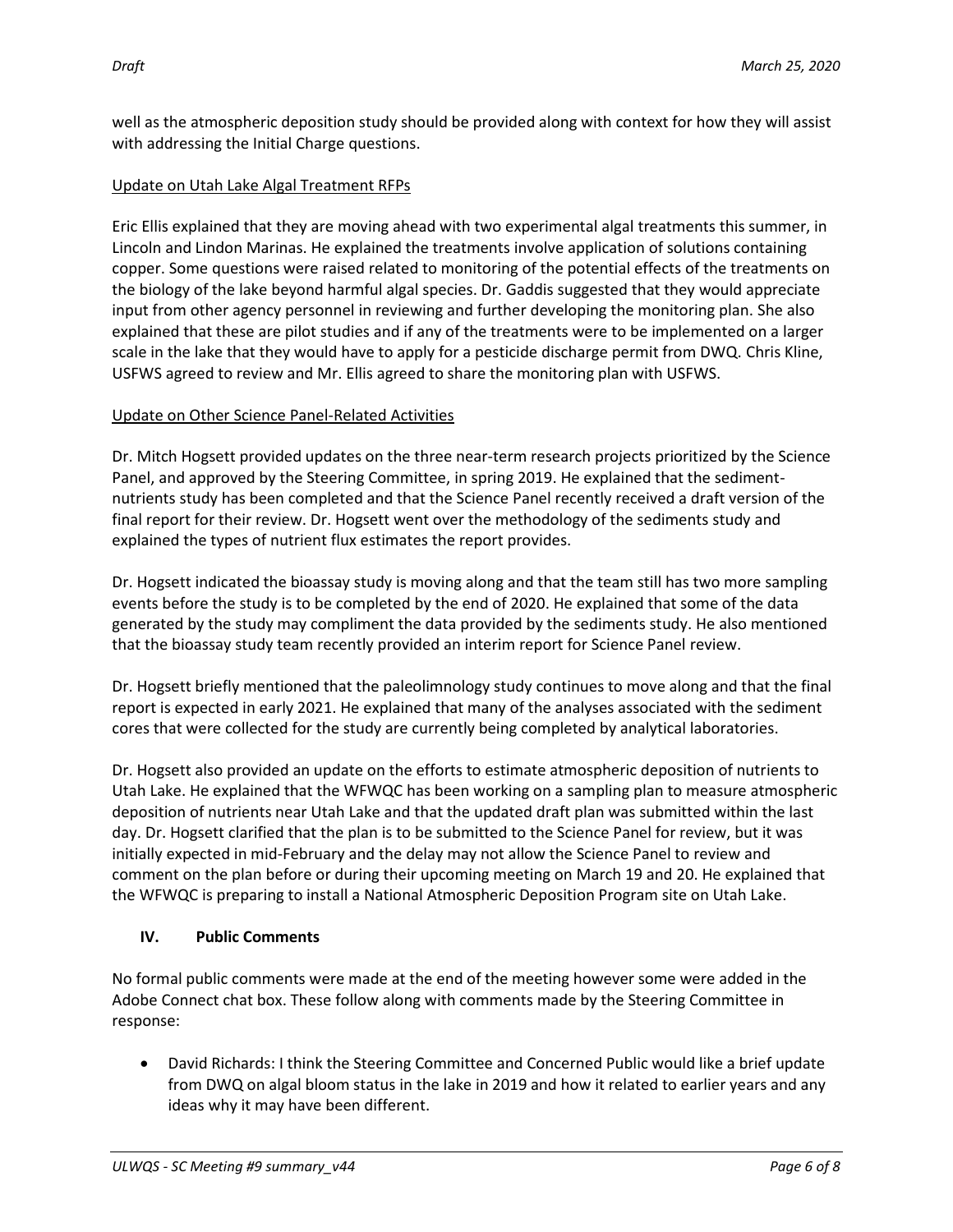RESPONSE: UDWQ is definitely willing to provide an update at an upcoming meeting.

 Dr. David Richards: I thought I heard DWQ state earlier in this meeting that research findings on atmospheric deposition by qualified scientists could not be used in Utah Lake models/criteria development unless approved by UL science panel/Steering Committee. Please clarify.

RESPONSE: Dr. Gaddis indicated that UDWQ's interest is in having all studies related to the Study conducted in a manner that is reviewed by the Science Panel and considered in any recommendations they make to the Steering Committee. Mr. De Morgan reiterated the current Science Panel approach to address the Initial Charge questions posed by the Steering Committee. Specifically, the Science Panel is working to develop RFPs (which are approved by the Steering Committee) and then assessing the studies as they are implemented. The Panelists work closely with the scientists on the study design, preliminary results, and the final reports. In addition, the Panel has had an opportunity to work with other partners (e.g., WFWQC and TSSD) to take advantage of and build on those entities' efforts to obtain information. However, for the Science Panel to ensure the results are adding value to their efforts to address the questions, they want to be engaged in the development of the studies, at least through review and comment, and ongoing implementation (similar to the how they engage on the studies done in response to the RFPs); though the Science Panel is not approving the other studies. In closing it was noted that no one is saying qualified scientists cannot submit information for Science Panel consideration but if the studies are not implemented in a way that the Science Panel believes will assist in answering the questions, then the results may be of less value to them at the conclusion.

- Dr. David Richards: how does it effect native mollusks?
- Dr. David Richards: how about june suckers?
- Renn Lambert: What if there are no blooms in the marinas this summer? Can they move the demo to another location?

RESPONSE: In response to the question from Renn Lambert, Mr. Ellis explained that they selected two marinas that almost without question have blooms each year, so they are not planning a contingency where we move the treatments to a different location. No response was directly provided to the two comments from Dr. Richards though Mr. Ellis noted during the Update on Utah Lake Algal Treatment RFPs that these were pilot projects and a lot was still to be learned.

## **V. Wrap Up**

Mr. De Morgan concluded the meeting by thanking the Steering Committee for their participation and praised the quality of their participation in what ended up being a very productive and engaging meeting. He explained that the Facilitation Team had sent out a draft meeting schedule for 2020 that included several Steering Committee conference calls, but that it would likely make sense to revisit the schedule based on the feedback that was received indicating that in-person meetings are preferred over conference calls. Mr. De Morgan suggested that additional feedback from the Steering Committee would be helpful. He also noted that the current Covid-19 situation could impact the flexibility and asked the group for their understanding as the Co-chairs strive to help meet everyone's interests.